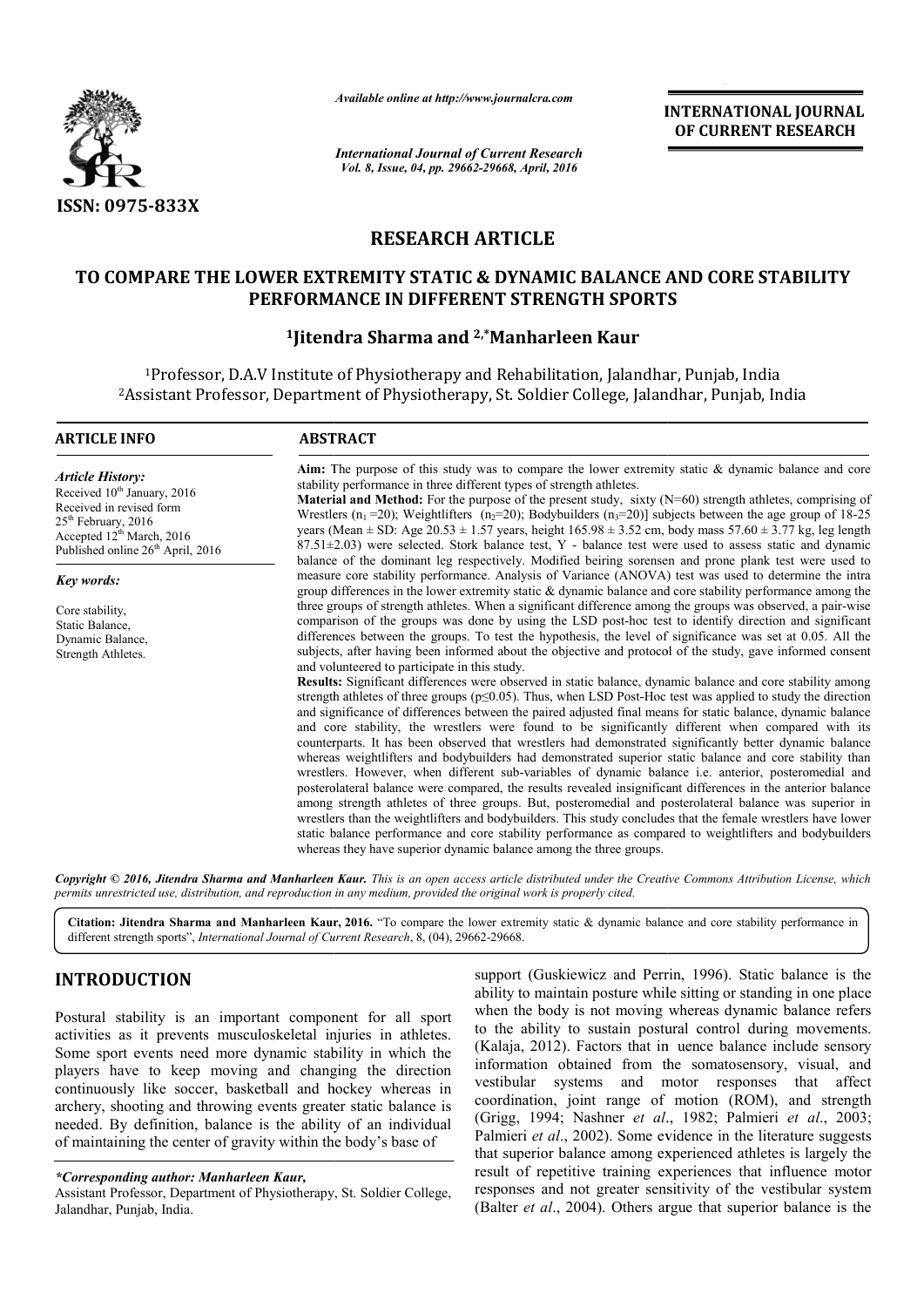result of training experiences that influence a person's ability to attend to relevant proprioceptive and visual cues (Ashton-Miller *et al*., 2001). Literature has suggested that core musculature has an important role for the maintenance of stability when body is in motion as it controls the position and motion of the trunk over the pelvis to allow for the optimum production and transfer of energy throughout the kinetic chain of the body (Kibler *et al*.,2006). Therefore, decreased core stability has been suggested as one of the reason for lower extremity injuries, as well as weakness and poor endurance in the lumbar extensors. Hence strengthening of core muscles may be helpful to enhance athletic performance and to prevent sports specific injuries (Ekstrom *et al*., 2007). Some studies have compared balance and core stability performance in soccer, basketball, tennis and runners but very few studies have focused on athletes involved in strength events. So, the aim of our study is to compare the lower extremity static & dynamic balance and core stability performance in three different types of strength athletes.

# **MATERIALS AND METHODS**

## **Subjects**

The researcher collected the data on sixty (N=60) female athletes playing different types of strength sports between the age group of 18-25 years (Mean  $\pm$  SD: age 20.53  $\pm$  1.57 years, height  $165.98 \pm 3.52$  cm, body mass  $57.60 \pm 3.77$  kg, leg length  $87.51 \pm 2.03$ ). The subjects were purposively assigned into three groups: Group-A: Bodybuilders  $(n_1=20)$ : Group-B: Weightlifters (n<sub>2</sub>=20) & Group-C: Wrestlers (n<sub>3</sub>=20). All the subjects, after having been informed about the objective and protocol of the study, gave informed consent and volunteered to participate in this study. Data was collected from St. Soldier College and D.A.V College, Jalandhar, Punjab, India. The graphical representation of subject's demographics is presented in Table 1:

- **Dynamic Balance:** Y balance test through which anterior, posteromedial & posterolateral balance of the dominant leg was assessed.
- **Core Stability:** Modified Beiring Sorensen and Prone Plank Tests were used.

## **Test Administration**

- i. **Stork Balance Test:** This is used to measure static balance performance. The subjects were required to assume a single leg standing position on the dominant leg and then commanded to raise her heel and maintain the balance on the ball of toes of foot for the maximum possible duration. The time duration between the assumption of the position and the loosing of the stable position was taken as the score of the stork balance test. In its measurement three trials were given for each athlete and the time of the longest balance for dominant leg was recorded (Gladwell & Samantha 2006, Hatzitaki *et al*., 2002).
- ii. **Y - Balance test:** This test is used to assess dynamic balance of the dominant leg. Prior to testing, the limb length of dominant leg was measured. Single-leg balance on dominant leg was maintained while reaching as far as possible with the non dominant leg in three different directions i.e. anterior, posteromedial and posterolateral, performed on the dominant leg. Each test was repeated three times and the maximum reach in each direction was recorded. The results were calculated taking limb length into consideration, to determine a "composite reach distance". The composite score was calculated by summing the reach distance in the three directions, dividing by three times limb length, and multiplying by 100 (Plisky *et al*., 2009; Shaffer *et al*., 2013).
- iii. **Modified Beiring Sorensen test:** This test is used for endurance capacity of posterior spinal musculature. The subjects were positioned in prone lying position with pelvis

|                  | Sample Size $(N=60)$ |                       |                        |                    |  |
|------------------|----------------------|-----------------------|------------------------|--------------------|--|
| Variables        | Total                | Group-A: Bodybuilders | Group-B: Weightlifters | Group-C: Wrestlers |  |
|                  | (N=60)               | $(n_1=20)$            | $(n_2=20)$             | $(n_3=20)$         |  |
|                  | $Mean \pm SD$        | $Mean \pm SD$         | Mean $\pm$ SD          | $Mean \pm SD$      |  |
| Age (Years)      | $20.53 \pm 1.57$     | $20.40 \pm 1.60$      | $20.30 \pm 1.38$       | $20.90 \pm 1.74$   |  |
| Body Height(cm)  | $165.98\pm3.52$      | $165.10\pm3.84$       | $165.75 \pm 3.60$      | $167.06\pm2.95$    |  |
| Body Weight (Kg) | $57.60 \pm 3.77$     | $56.05\pm4.16$        | $59.20 \pm 3.73$       | $57.55 \pm 2.79$   |  |
| Leg Length (cm)  | $87.51 \pm 2.03$     | $88.11 \pm 1.92$      | $87.92 \pm 2.16$       | $86.51 \pm 1.68$   |  |

## **Table 1. Subject's Demographics**

## **Variables**

A feasibility analysis as to which of the variables could be taken up for the present investigation, keeping in view the availability of tools, adequacy to the subjects and the legitimate time that could be devoted for tests and to keep the entire study unitary and integrated was made in consultation with experts. With the above criteria's in mind, the following tests were selected for the present study:

 **Static Balance:** Stork balance test was used to assess static balance of the dominant leg.

at edge of the treatment table with the pelvis and legs well stabilized manually. Initially the subjects supported their upper extremity on stool/bench in front of table until they were instructed to cross their arm and assume a horizontal position which is to be maintained as long as possible. Total time (in seconds) was manually recorded using digital stopwatch (Alexis *et al*., 2006; Bliss & Teeple, 2005; Leetun *et al*., 2004; Jacqueline *et al*., 2006; Mcgill *et al*., 1999).

iv. **Prone Plank test:** Total time (in seconds) for which athlete was able to maintain horizontal position in prone lying position (i.e. the time between the assumption of the horizontal position up to the moment when they lost the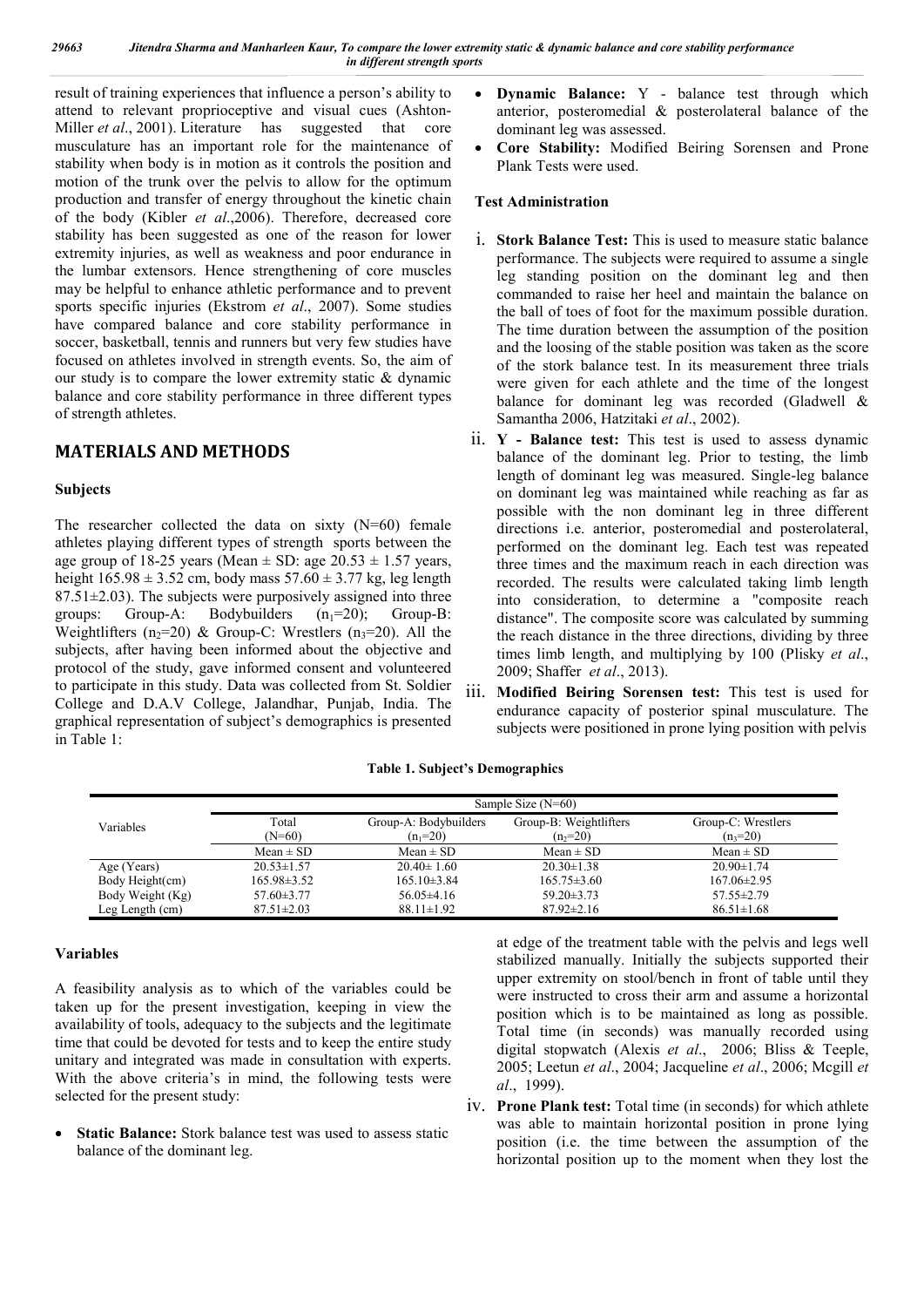horizontal position), was manually recorded using digital stopwatch up to two decimal to test spinal extensor stabilizer's ability against flexion moment (Schellenber *et al*., 2007). Subjects from the prone lying positions were required to maintain the whole body weight on the forearm and toes while lifting all intermediate segments off the plinth. The maximum duration for which they could maintain the position was the performance of the test (Mcgill, 2001).

#### **Study Design**

This is an exploratory study that has employed method of data collection and analysis quantitatively. The purpose of this study was to compare the lower extremity static & dynamic balance and the core stability performance in bodybuilders, weightlifters & wrestlers.

#### **Statistcal Analysis**

SPSS 17.0 is used for data analysis. Analysis of Variance (ANOVA) test was used to compare the difference of lower extremity balance and core stability performance in bodybuilders, weightlifters & wrestlers. In all the analyses, 5% critical value  $(p<0.05)$  was considered to indicate statistical significance. Where 'F' values were found to be significant, LSD post-hoc test was applied to identify direction and degree of differences between the three groups.

## **RESULTS**

It is evident from **Table 2** that the results of Analysis of Variance (ANOVA) among three groups with regard to Static Balance were found to be statistically significant  $(P<0.05)$ .

**Table 2. Analysis of Variance (ANOVA) of Static Balance among Bodybuilders, Weightlifters and Wrestlers**

| Source of variance              | Sum of<br>Squares | Df | Mean<br>Square  | F-ratio | Sig. |
|---------------------------------|-------------------|----|-----------------|---------|------|
| Between Groups<br>Within Groups | 34.042<br>284 139 | 57 | 17 021<br>4.985 | 3414    | 0.04 |
| E 05. (2                        |                   |    |                 |         |      |

*F .05 (2, 57)*

Since "F" ratio 3.414 was found statistically significant, therefore, post hoc test (LSD) was applied to determine the degree and direction of difference between the paired means among the three groups with regard to static balance. The results of post-hoc test have been presented in **Table 3** below.

**Table 3. Analysis of Least Significant Difference (LSD) post hoc test of Static Balance among Bodybuilders, Weightlifters and Wrestlers**

| Group(A)      | Group(B)      | Mean Difference (A-B) | Sig. |
|---------------|---------------|-----------------------|------|
| Bodybuilders  | Weightlifters | $-1.211$              | .092 |
| $(Mean=7.57)$ | Wrestlers     | .600                  | .399 |
| Weightlifters | Bodybuilders  | 1.211                 | .092 |
| $(Mean=8.78)$ | Wrestlers     | $1.811*$              | .013 |
| Wrestlers     | Bodybuilders  | $-.600$               | .399 |
| (Mean=6.97)   | Weightlifters | $-1.811$ <sup>*</sup> | .013 |

*\*Significant at .05 level*

A glance at **Table 3** shows that the mean value of body builders was 7.57 whereas weightlifters had mean value of 8.78

and the mean difference between both the groups was found to be 1.211. The p-value .092 shows that the weightlifters had demonstrated better on static balance than bodybuilders though not significantly. The mean value of wrestlers was 6.97 and the mean difference between bodybuilders and wrestlers was found to be 0.600. The p-value 0.399 shows that the bodybuilders had demonstrated better on static balance than wrestlers though not significantly. The mean difference between weightlifters and wrestlers was found 1.811. The p-value 0.013 shows that the weightlifter had demonstrated significantly better on static balance than their counterpart's wrestlers.

**Table 4. Analysis of Variance (ANOVA) of Composite Balance among Bodybuilders, Weightlifters and Wrestlers**

| Source of variance                           | Sum of<br>Squares   | Df | Mean<br>Square    | F-<br>ratio | Sig.  |
|----------------------------------------------|---------------------|----|-------------------|-------------|-------|
| Between Groups<br>Within Groups              | 365.142<br>1231 185 | 57 | 182.571<br>21.600 | 8452        | 0.001 |
| $\Gamma$ $\Omega$ $\Gamma$ $\Gamma$ $\Gamma$ |                     |    |                   |             |       |

*F .05 (2, 57)*

It is evident from **Table 4** that the results of Analysis of Variance (ANOVA) among three groups with regard to composite balance were found to be statistically significant (P<0.05). Since "F" 8.452 was found statistically significant, therefore, post hoc test (LSD) was applied to determine the degree and direction of difference between the paired means among the three groups with regard to composte balance. The results of post-hoc test have been presented in **Table 5** below.

**Table 5. Analysis of Least Significant Difference (LSD) post hoc test among Composite Balance among Bodybuilders, Weightlifters and Wrestlers**

| Group $(A)$     | Group(B)      | Mean Difference (A-B) | Sig. |
|-----------------|---------------|-----------------------|------|
| Bodybuilders    | Weightlifters | $-0.385$              | .794 |
| $(Mean=116.39)$ | Wrestlers     | $-5.415$ <sup>*</sup> | .001 |
| Weightlifters   | Bodybuilders  | .385                  | .794 |
| $(Mean=116.77)$ | Wrestlers     | $-5.030^*$            | .001 |
| Wrestlers       | Bodybuilders  | $5.415*$              | .001 |
| $(Mean=121.80)$ | Weightlifters | $5.030*$              | .001 |

*\*Significant at .05 level*

A glance at **Table 5** shows that the mean value of bodybuilders was 116.39 whereas weightlifters had mean value of 116.77 and the mean difference between both the groups was found to be 0.385. The p-value 0.794 shows that the weightlifters had demonstrated better on composite balance than bodybuilders though not significantly. The mean value of wrestlers was 121.80 and the mean difference between bodybuilders and wrestlers was found to be 5.415. The p-value 0.001 shows that the wrestlers had demonstrated significantly better on composite balance than bodybuilders. The mean difference between weightlifters and wrestlers was found 5.030. The pvalue 0.001 shows that the wrestlers had demonstrated significantly better on composite balance than their counterpart's weightlifters. The graphical representation of responses dynamic and static balance among three groups of strength athletes has been exhibited in **Figure 1**. It is evident from **Table 6** that the results of Analysis of Variance (ANOVA) among three groups with regard to Anterior Dynamic Balance were found to be statistically insignificant (P>0.05). Since "F" ratio 2.688 was not found statistically significant, therefore, there is no need to apply post hoc test.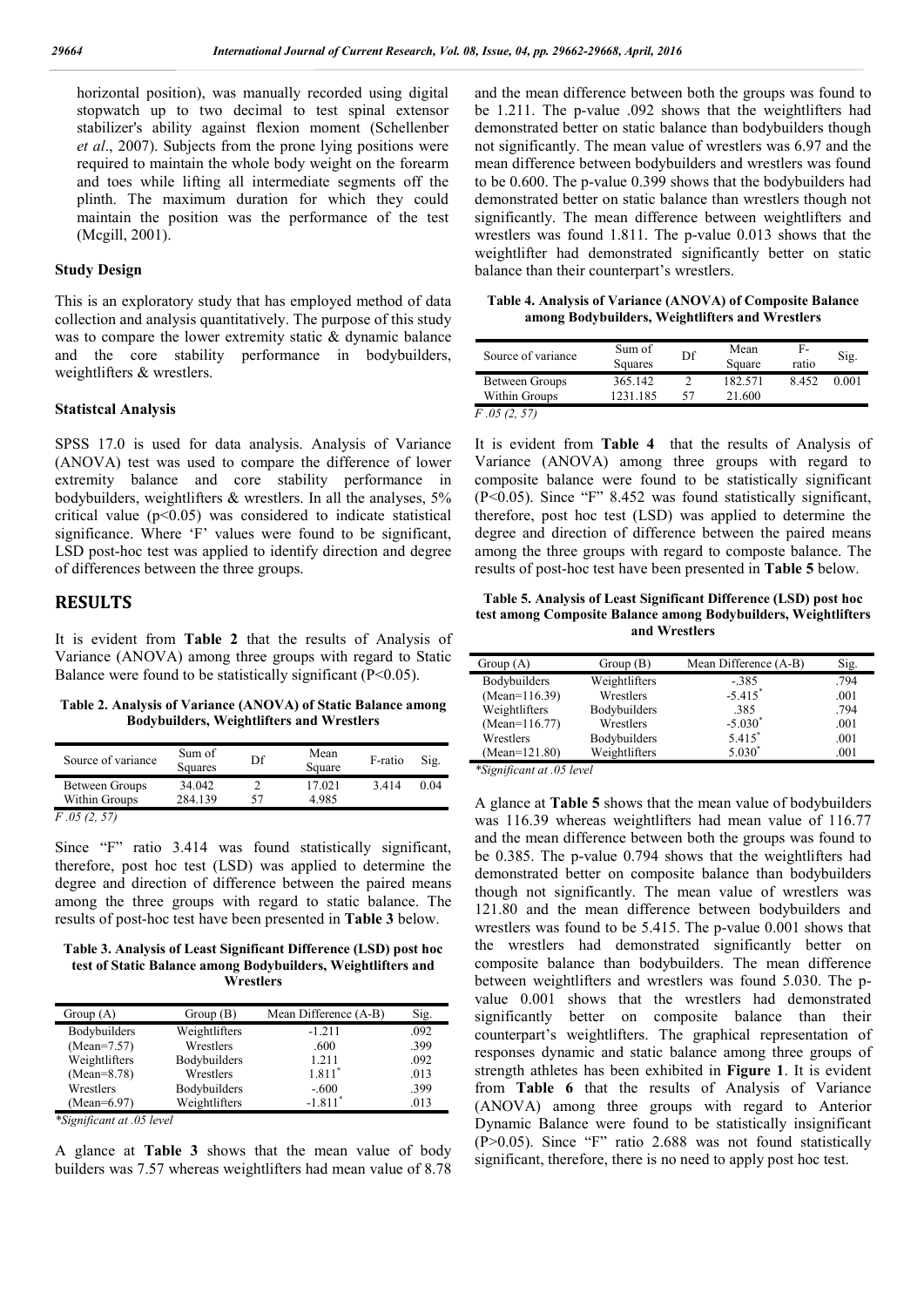

**Figure 1. Mean comparison of Dynamic & Static Balance in Bodybuilders, Weightlifters & Wrestlers**

**Table 6. Analysis of Variance (ANOVA) of sub-variable Anterior Balance of Y balance test among Bodybuilders, Weightlifters and Wrestlers**

| Source of variance                                                                                                                                                                                                                                                                                                                 | Sum of<br>Squares | Df | Mean<br>Square | F-ratio | Sig.  |
|------------------------------------------------------------------------------------------------------------------------------------------------------------------------------------------------------------------------------------------------------------------------------------------------------------------------------------|-------------------|----|----------------|---------|-------|
| Between Groups                                                                                                                                                                                                                                                                                                                     | 59.031            |    | 29.515         | 2.688   | 0.077 |
| Within Groups                                                                                                                                                                                                                                                                                                                      | 625.833           | 57 | 10.980         |         |       |
| $\mathbf{r}$ $\mathbf{r}$ $\mathbf{r}$ $\mathbf{r}$ $\mathbf{r}$ $\mathbf{r}$ $\mathbf{r}$ $\mathbf{r}$ $\mathbf{r}$ $\mathbf{r}$ $\mathbf{r}$ $\mathbf{r}$ $\mathbf{r}$ $\mathbf{r}$ $\mathbf{r}$ $\mathbf{r}$ $\mathbf{r}$ $\mathbf{r}$ $\mathbf{r}$ $\mathbf{r}$ $\mathbf{r}$ $\mathbf{r}$ $\mathbf{r}$ $\mathbf{r}$ $\mathbf{$ |                   |    |                |         |       |

*F .05 (2, 57)*

**Table 7. Analysis of Variance (ANOVA) of sub-variable Posteromedial Balance of Y balance test among Bodybuilders, Weightlifters and Wrestlers**

| Source of variance | Sum of<br>Squares | Df | Mean<br>Square | F-ratio | Sig.  |
|--------------------|-------------------|----|----------------|---------|-------|
| Between Groups     | 394.337           |    | 197.169        | 8 7 6 7 | 0.000 |
| Within Groups      | 1281.885          | 57 | 22.489         |         |       |
| F.05(2, 57)        |                   |    |                |         |       |

It is evident from **Table 7** that the results of Analysis of Variance (ANOVA) among three groups with regard to posteromedial balance were found to be statistically significant (P<0.05). Since "F" 8.767 was found statistically significant, therefore, post hoc test (LSD) was applied to determine the degree and direction of difference between the paired means among the three groups with regard to posteromedial balance. The results of post-hoc test have been presented in **Table 8** below.

#### **Table 8. Analysis of Least Significant Difference (LSD) post hoc test of Posteriomedial Balance of Y balance test among Bodybuilders, Weightlifters and Wrestlers**

| Group $(A)$         | Group(B)      | Mean Difference (A-B) | Sig. |
|---------------------|---------------|-----------------------|------|
| <b>Bodybuilders</b> | Weightlifters | $-2.510$              | .100 |
| $(Mean=113.45)$     | Wrestlers     | $-6.240*$             | .000 |
| Weightlifters       | Bodybuilders  | 2.510                 | .100 |
| $(Mean=115.96)$     | Wrestlers     | $-3.730^{*}$          | .016 |
| Wrestlers           | Bodybuilders  | $6.240^*$             | .000 |
| $(Mean=119.69)$     | Weightlifters | $3.730*$              | .016 |

*\*Significant at .05 level*

A glance at **Table 8** shows that the mean value of bodybuilders was 113.45 whereas weightlifters had mean value as 115.96 and the mean difference between both the groups was found to be 2.510. The p-value 0.100 shows that the weightlifters had demonstrated better on posteromedial balance than bodybuilders though not significantly. The mean value of wrestlers was 119.69 and the mean difference between bodybuilders and wrestlers was found to be 6.240. The p-value 0.000 shows that the wrestlers had demonstrated significantly better on posteromedial balance than bodybuilders. The mean difference between weightlifters and wrestlers was found 3.730. The p-value 0.016 shows that the wrestlers had demonstrated significantly better on posteromedial balance than their counterpart's weightlifter.

**Table 9. Analysis of Variance (ANOVA) of sub-variable Posteriolateral Balance of Y balance test among Bodybuilders, Weightlifters and Wrestlers**

| Source of variance | Sum of<br>Squares | Df | Mean<br>Square | F-ratio | Sig.  |
|--------------------|-------------------|----|----------------|---------|-------|
| Between Groups     | 91 777            |    | 45.888         | 3 773   | 0.029 |
| Within Groups      | 693 287           |    | 12.163         |         |       |

*F .05 (2, 57)*

It is evident from **Table 9** that the results of Analysis of Variance (ANOVA) among three groups with regard to posterolateral balance were found to be statistically significant (P<0.05). Since "F" 3.773 was found statistically significant, therefore, post hoc test (LSD) was applied to determine the degree and direction of difference between the paired means among the three groups with regard to posterolateral balance. The results of post-hoc test have been presented in **Table 10** below.

#### **Table 10. Analysis of Least Significant Difference (LSD) post hoc test among Posterolateral Balance among Bodybuilders, Weightlifters and Wrestlers**

| Group(A)        | Group(B)      | Mean Difference (A-B) | Sig. |
|-----------------|---------------|-----------------------|------|
| Bodybuilders    | Weightlifters | $-.550$               | .620 |
| $(Mean=115.62)$ | Wrestlers     | $-2.855$ <sup>*</sup> | .012 |
| Weightlifters   | Bodybuilders  | .550                  | .620 |
| $(Mean=116.17)$ | Wrestlers     | $-2.305^*$            | .041 |
| Wrestlers       | Bodybuilders  | $2.855*$              | .012 |
| (Mean=118.48)   | Weightlifters | $2.305^*$             | .041 |

*\*Significant at .05 level*

A glance at **Table 10** shows that the mean value of bodybuilders was 115.62 whereas weightlifters had mean value as 116.17 and the mean difference between both the groups was found to be 0.550. The p-value 0.620 shows that the weightlifters had demonstrated better on posterolateral balance than bodybuilders though not significantly. The mean value of wrestlers was 118.48 and the mean difference between bodybuilders and wrestlers was found to be 2.855. The p-value 0.012 shows that the wrestlers had demonstrated significantly better on posterolateral balance than bodybuilders. The mean difference between weightlifters and wrestlers was found 2.305.

The p-value 0.041 shows that the wrestlers had demonstrated significantly better on posterolateral balance than their counterpart's weightlifters. The graphical representation of responses of anterior, posteromedial & posterolateral balance among three groups of strength athletes has been exhibited in **Figure 2**.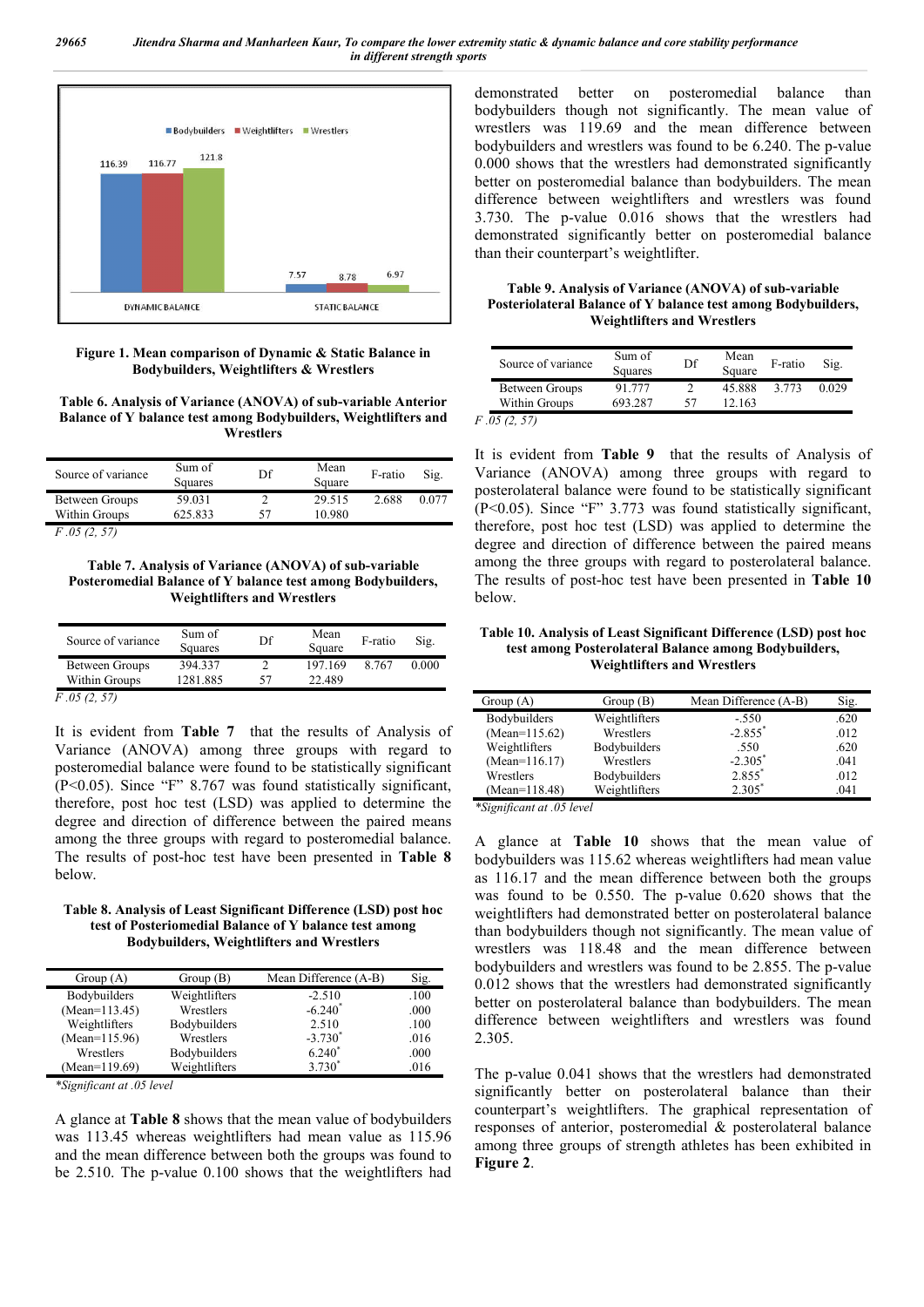

**Figure 2. Mean comparison of Anterior, Posteromedial & Posterolateral Balance in Bodybuilders, Weightlifters & Wrestlers**

**Table 11. Analysis of Variance (ANOVA) of trunk endurance of Core Stability among Bodybuilders, Weightlifters and Wrestlers**

| Source of variance | Sum of<br>Squares | Df | Mean<br>Square | F-ratio | Sig.  |
|--------------------|-------------------|----|----------------|---------|-------|
| Between Groups     | 2356.033          |    | 1178.017       | 3.370   | 0.041 |
| Within Groups      | 19923.700         | 57 | 21.600         |         |       |
| F.05(2, 57)        |                   |    |                |         |       |

It is evident from **Table 11** that the results of Analysis of Variance (ANOVA) among three groups with regard to trunk endurance were found to be statistically significant  $(P<0.05)$ . Since "F" 3.370 was found statistically significant, therefore, post hoc test (LSD) was applied to determine the degree and direction of difference between the paired means among the three groups with regard to trunk endurance. The results of post-hoc test have been presented in **Table 12** below.

**Table 12. Analysis of Least Significant Difference (LSD) post hoc test of trunk endurance of Core Stability among Bodybuilders, Weightlifters and Wrestlers**

| Group $(A)$         | Group(B)      | Mean Difference (A-B) | Sig. |
|---------------------|---------------|-----------------------|------|
| <b>Bodybuilders</b> | Weightlifters | $-5.750$              | .335 |
| $(Mean=72.50)$      | Wrestlers     | 9.450                 | .115 |
| Weightlifters       | Bodybuilders  | 5.750                 | .335 |
| $(Mean=78.25)$      | Wrestlers     | $15.200*$             | .013 |
| Wrestlers           | Bodybuilders  | $-9.450$              | .115 |
| (Mean=63.05)        | Weightlifters | $-15.200*$            | .013 |

*\*Significant at .05 level*

A glance at **Table 12** shows that the mean value of bodybuilders was 72.50 whereas weightlifters had mean value as 78.25 and the mean difference between both the groups was found to be 5.750. The p-value 0.335 shows that the weightlifters had demonstrated better trunk endurance than bodybuilders though not significantly. The mean value of wrestlers was 63.05 and the mean difference between bodybuilders and wrestlers was found to be 9.450. The p-value 0.115 shows that the bodybuilders had demonstrated better trunk endurance than wrestlers though not significantly. The mean difference between weightlifters and wrestlers was found 15.200. The p-value 0.013 shows that the weightlifters had demonstrated significantly better trunk endurance than their counterpart's wrestlers.

| Table 13. Analysis of Variance (ANOVA) of prone plank       |  |
|-------------------------------------------------------------|--|
| performance among Bodybuilders, Weightlifters and Wrestlers |  |

| Source of variance | Sum of   | Df | Mean    | F-ratio | Sig. |  |
|--------------------|----------|----|---------|---------|------|--|
|                    | Squares  |    | Square  |         |      |  |
| Between Groups     | 972.084  |    | 486.042 | 3.228   | .047 |  |
| Within Groups      | 8583.397 | 57 | 150.586 |         |      |  |
| 05(2, 57)          |          |    |         |         |      |  |

It is evident from **Table 13** that the results of Analysis of Variance (ANOVA) among three groups with regard to prone plank performance were found to be statistically significant (P<0.05). Since "F" 3.228 was found statistically significant, therefore, post hoc test (LSD) was applied to determine the degree and direction of difference between the paired means among the three groups with regard to prone plank performance. The results of post-hoc test have been presented in **Table 14** below.

#### **Table 14. Analysis of Least Significant Difference (LSD) post hoc test of prone plank performance among Bodybuilders, Weightlifters and Wrestlers**

| Group $(A)$    | Group(B)      | Mean Difference<br>$(A-B)$ | Sig. |
|----------------|---------------|----------------------------|------|
| Bodybuilders   | Weightlifters | $-2.426$                   | .534 |
| $(Mean=81.20)$ | Wrestlers     | 7.063                      | .074 |
| Weightlifters  | Bodybuilders  | 2.426                      | .534 |
| $(Mean=83.62)$ | Wrestlers     | 9.489*                     | .018 |
| Wrestlers      | Bodybuilders  | $-7.063$                   | .074 |
| (Mean=74.13)   | Weightlifters | $-9.489$ <sup>*</sup>      | .018 |

*\*Significant at .05 level*



**Figure 3. Mean comparison of Core Stability in Bodybuilders, Weightlifters & Wrestlers**

A glance at **Table 14** shows that the mean value of bodybuilders was 81.20 whereas weightlifters had mean value as 83.62 and the mean difference between both the groups was found to be 2.426. The p-value 0.534 shows that the weightlifters had demonstrated better on prone plank performance than bodybuilders though not significantly. The mean value of wrestlers was 74.13 and the mean difference between bodybuilders and wrestlers was found to be 7.063. The p-value 0.074 shows that the bodybuilders had demonstrated better on prone plank performance than wrestlers though not significantly. The mean difference between weightlifters and wrestlers was found 9.489. The p-value 0.018 shows that the weightlifters had demonstrated significantly better on prone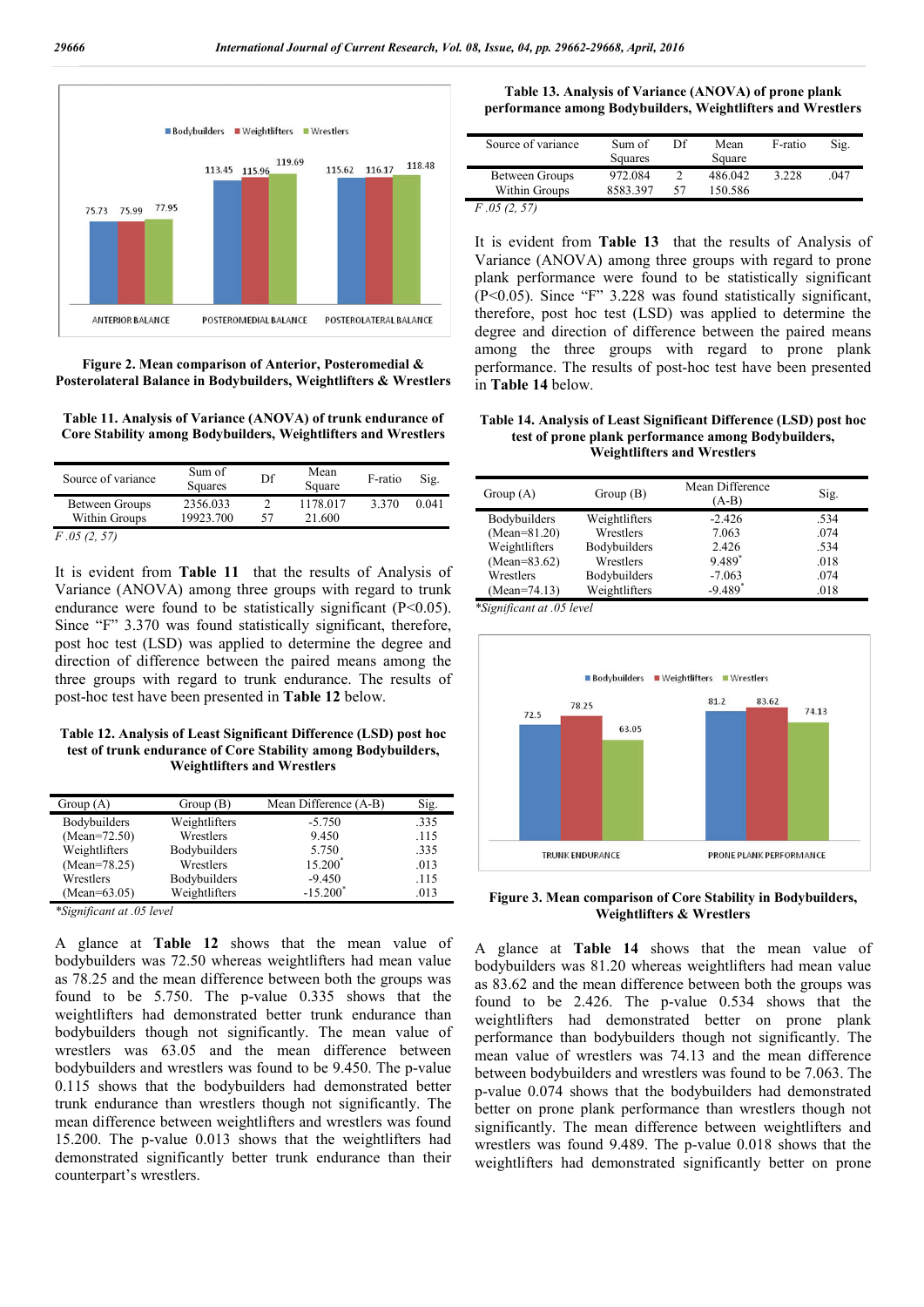plank performance than their counterpart's wrestlers. The graphical representation of responses has been exhibited in **Figure 3.**

# **DISCUSSION**

We hypothesized that balance and core stability scores would be different among athletes competing in different types of strength sports. Female wrestlers demonstrated inferior static balance and core stability compared with weightlifters. But, they demonstrated better dynamic balance compared to both weightlifters and bodybuilders. However, when different subvariables of dynamic balance i.e. anterior, posteromedial and posterolateral balance were compared, no significant difference in anterior balance was observed among the three groups but significant differences were seen in posteromedial and posterolateral balance among three groups. It was noted that wrestlers demonstrated superior posteromedial and posterolateral balance than the weightlifters and bodybuilders. Within our study, the statistical differences observed among sports may, in part, be related to the difference in the leg strength, lower extremity muscular endurance or flexibility. Also, the differences could be also because of the difference in requirement of the sports. As the wrestlers are moving in different directions in the wrestling ring while wrestling with the opponent so they require more dynamic balance whereas weightlifters and bodybuilders need to lift and lower the weight when standing in the stationary position, therefore maintenance of static balance is more important for weightlifters and bodybuilders. It is also observed from our study that core stability is comparatively more beneficial in improving static balance than dynamic balance. As it can be clearly seen that the weightlifters and bodybuilders demonstrated superior core stability as well as static balance than wrestlers. The result of this study is consistent with the results of Aggarwal *et al*. (2010) who suggested significant correlation of the lower extremity static balance performance with the core stability in sagital plane. It is clear that higher core stability performance allows optimal and long sustained contraction of deeper spinal stabilizer muscles which are responsible for effective control of spine's position in sagital plane and better control of COG (Aggarwal *et al*., 2010). Whereas wrestlers showed only better dynamic balance but inferior core stability. Thus, it is clear that dynamic balance could be more related to lower extremity muscle strength, endurance and flexibility than core strength. From our study, athletic trainers would bene t from knowing that the balance training program should not focus only on exercises to improve balance but also on improving core strength, lower extremity flexibility, muscular strength and endurance.

## **Conclusion**

Firstly, the female wrestlers have lower static balance performance and core stability performance as compared to weightlifters and bodybuilders whereas they have superior dynamic balance among the three groups. Secondly, no significant difference in anterior balance was observed among the three groups but significant differences were seen in posteromedial and posterolateral balance among three groups when different sub-variables of dynamic balance were

compared. Thirdly, core strength has comparatively greater role in improving static balance than dynamic balance.

## **Acknowledgement**

The authors acknowledge the formal consent and willingness of the subjects participated in this study.

# **REFERENCES**

- Aggarwal A, Kumar S, Zutshi K, Munjal J, Sharma VP. 2010. The relationship between core stability performance and the lower extremities static balance performance in recreationally active individuals. *Nigerian Journal of Medical Rehabilitation,* 15(1, 2).
- Alexis O, Sharon O, Charles LL.2006. Core stability for the female athlete: a review. *Journal of Women's Health Physical Therapy,* 30(2): 11-17.
- Ashton-Miller JA, Wojtys EM, Huston LJ, Fry-Welch D. 2011. Can proprioception really be improved by exercises. *Knee Surg Sports Traumatol Arthrosc.,* 9: 128–136.
- Balter SGT, Stokroos RJ, Akkermans E, Kingma H. 2004. Habituation to galvanic vestibular stimulation for analysis of postural control abilities in gymnasts. *Neurosci Lett.,* 366(1): 71–75.
- Bliss LS, Teeple P. 2005. Core stability: the centerpiece of any training program. *Current Sports Medicine Reports,* 4(3): 179-183.
- Ekstrom, RA, Donatelli RA, & Carp KC. 2007. Electromyographic Analysis of Core Trunk, Hip, and Thigh Muscles During 9 Rehabilitation Exercises. *Journal of orthopaedic sports physical therapy,* 37: 754-762.
- Gladwell V, Samantha H. 2006. Does a program of pilates improves chronic non-specific low back pain. *New Zealand Journal of Sports Rehabilitation,* 15: 338-350.
- Guskiewicz KM, Perrin DH. 1996. Research and clinical applications of assessing balance. *J Sport Rehabil.,*5:45–63.
- Hatzitaki V, Zisi V, Kollias I. 2002. Perceptual motor contributions to static and dynamic balance control in children. *Journal of Motor Behavior,* 34(2): 161-170.
- Jacqueline MC, William CB., Shari GM., Michelle LB., 2006. Brown LE. The effect of stability ball training on spinal stabi.lity in sedentary individuals. *Journal of Strength and Conditioning Research,* 20(2): 429-435.
- Kalaja S. 2012. Fundamental movement skills, physical activity, and motivation toward Finnish school physical education. A fundamental movement skills intervention. *Studies in Sport, Physical Education and Health,* 183.
- Kibler WB, Press J, Sciascia A. 2006. The role of core stability in athletic function. *Sports Med.,* 36(3): 189-198.
- Leetun DT, Ireland ML, Willson BT, Ballantyne BT, Davis IM. 2004. Core stability measures as risk factors for lower extremity injury in athletes. *Medicine & Science in Sports & Exercise,* 36(6): 926-934.
- Mcgill SM, Childs A, Leibenson C. 1999. Endurance times for low back stabilization exercises: clinical targets for testing and training from a normal database. *Archives of Physical Medicine Rehabilitation,* 80: 941-944
- Mcgill SM. Low back stability: from formal description to issues for performance and rehabilitation. *Exercise and sports sciences reviews 2001;* 29(1): 26-31.